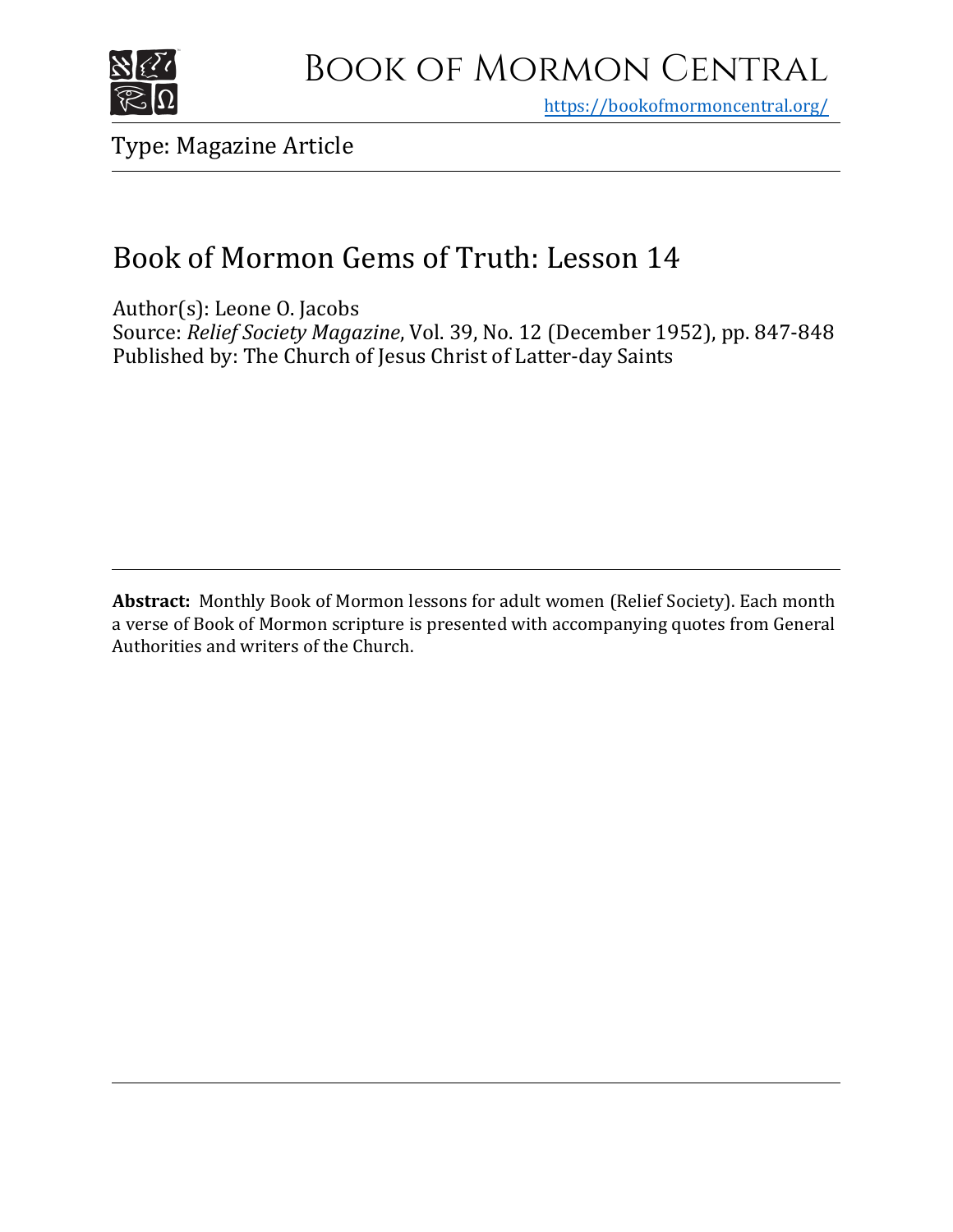His brothers, Laman and Lemuel, were cursed with a dark skin for their iniquity. Their descendants became "an idle people, full of mischief and subtlety" (2 Nephi  $5:24$ ).

In his second book, Nephi summarizes what he attempted to accomplish among his people. He tried to persuade them to do good. He explained the history of their fathers, the tribes of Israel, and God's covenants with them. He spoke of Jesus who was to come to earth to save mankind and exhorted them to believe in him. He reproved the sins of the people and encouraged them to endure in faith to the end  $(z \text{ Nephi } 32:4)$ .

Near the close of his writings Nephi reveals the great charity which was in his heart for all mankind and particularly for his people, when he wrote:

But I, Nephi, have written what I have written, and I esteem it as of great worth, and especially unto my people. For I pray continually for them by day, and mine eyes water my 'pillow by night because of them; and I cry unto my God in faith, and I know that he will hear my cry (2 Nephi 33:3).

Scholar, statesman, man of God —these are appellations that apply to this great character who was promised by the Lord that he should be a leader and a teacher of his brothers, which promises were literally fulfilled.

### Questions on the Lesson

1. What are the two basic characteristics of Nephi? Justify your answer.

2. How did Nephi exemplify his forgiving nature?

3. Can you show that Nephi believed in the application of religious truths to life?

4. How do you know that Nephi was. prayerful?

# Visiting Jeacher Messages Book of Mormon Gems of Truth

Lesson 14—"Wherefore, the Lord God Gave Unto Man That He Should Act for Himself. Wherefore, Man Could Not Act for Himself Save It Should Be That He Was Enticed by the One Or the Other" (2 Nephi 2:16).

### For Tuesday, March 3, 1953

Objective: To bring to our minds an awareness of the importance of free agency, and to stimulate its intelligent use.

pERHAPS never before in the history of the world has the free agency of man been so gravely threatened. Perhaps never before has the need been greater for an awakening, on the part of all mankind, to the worth of this principle.

The right to make our own decisions is one of the basic privileges

granted to man. It is God-given and an eternal principle. At the council in heaven Satan presented a plan for the redemption of man which would have denied him his agency. Our Heavenly Father disapproved that plan because it was not in accord with divine law. How we should cherish the principle of